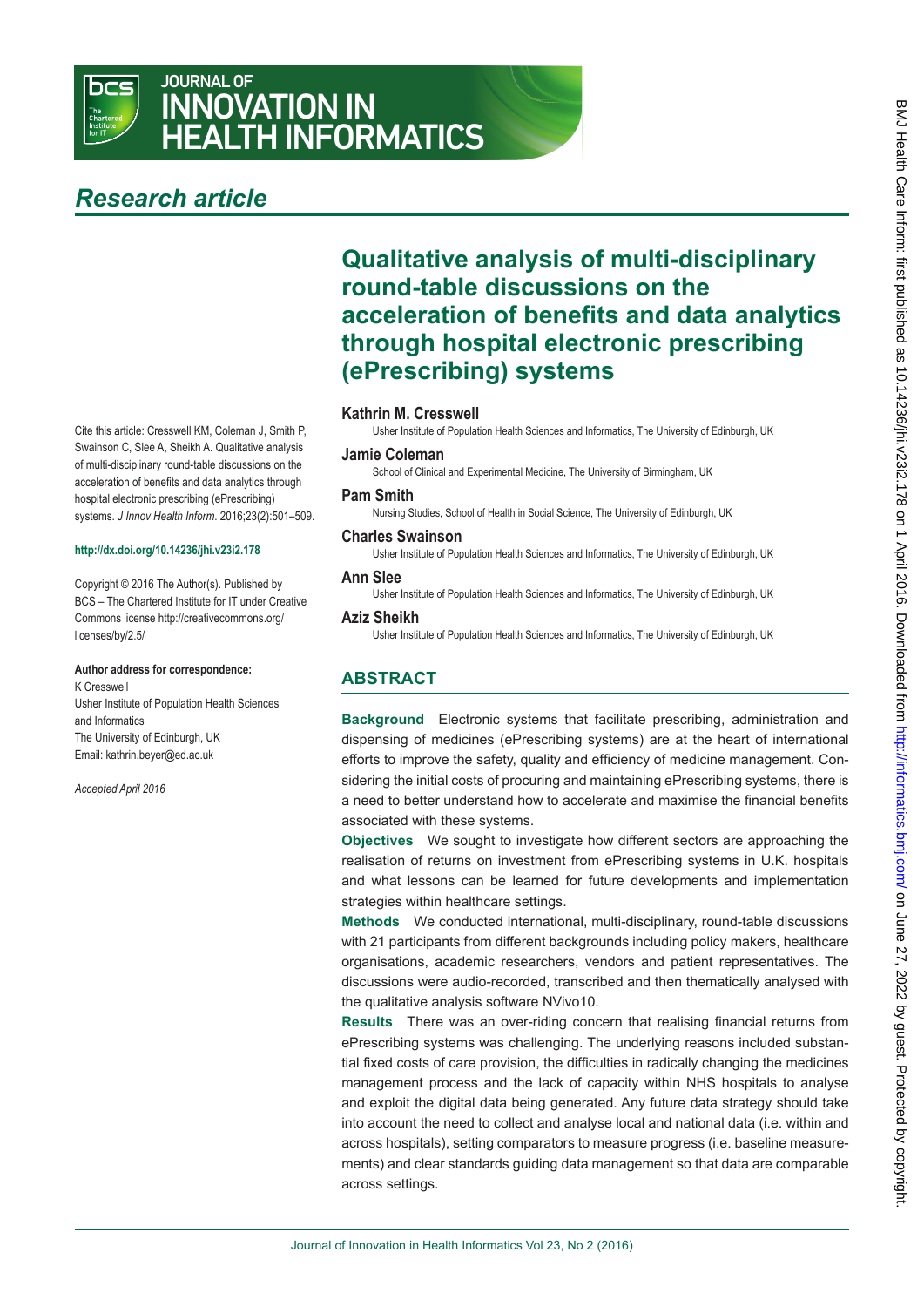**Conclusions** A more coherent national approach to realising financial benefits from ePrescribing systems is needed as implementations progress and the range of tools to collect information will lead to exponential data growth. The move towards more sophisticated closed-loop systems that integrate prescribing, administration and dispensing, as well as increasingly empowered patients accessing their data through portals and portable devices, will accelerate these developments. Meaningful analysis of data will be the key to realise benefits associated with systems.

**Keywords**: data analytics, ePrescribing, returns on investment

# **INTRODUCTION**

There is considerable international interest in relation to health information technologies (HITs) in order to improve the quality, safety and efficiency of care.**1–4** Evidence of effectiveness of these systems, however, is often equivocal, particularly in relation to their impact on patient outcomes and financial returns.**5** Underlying reasons may include the infrastructural characteristics of HITs, and the fact that their diffuse effects are often hard to trace and predict in advance.**6,7** Establishing a causal link between HITs and patient outcomes is extremely difficult, and changes in business processes brought about by such transformative implementations can mean that baseline comparisons are close to impossible. In addition, benefits may not appear as a direct consequence of implementation. They may result from later benefit realisation efforts that pursue health pathway improvements from the information collected or the scope for further extension of systems. As a result, there may be a problem in attributing improvements to the investments in the core infrastructure. Other underlying factors may relate to the difficulty measuring non-financial benefits. Returns on investments (RoIs) are typically calculated by weighing up financial investments against resulting benefits, but these benefits are not necessarily financially measurable (e.g. patient experience) and not all risks may adequately be taken into account (e.g. adverse effects on work practices).

Electronic systems that help hospitals manage prescribing, administration and dispensing of medication (or ePrescribing systems) represent a relatively direct link between the technology and prescribing/clinical outcomes. They are therefore a good starting point to begin exploring benefits and costs.**5** They are, however, expensive, both in terms of startup and maintenance.**8** Consequently, as a result of the considerable cost investment required and at a time when health systems are financially struggling, there is a substantial interest in how to maximise financial RoIs. For example, the predicted £2.5 billion deficit in the U.K. National Health Service (NHS) is a problem that needs to be addressed and central to this is the financial performance of hospitals.**<sup>9</sup>** However, hospitals and policy makers are by no means alone in wanting to demonstrate financial benefits. Industry has long-standing interest in this area and has been very successful at scaling and measuring system optimisation approaches (i.e. refining systems and ensuring that they realise anticipated benefits) in sectors including media and communications, banking and retail. For example, the banking industry has made significant leaps in developing and implementing mobile banking services, which are estimated to have resulted in a 15.7 % RoI.**<sup>10</sup>**

Central to these efforts are increasingly technology investments in 'Big Data' that allow organisations to analyse large volumes of information and use this information for efficiency and quality improvements.**11** Data analytics (i.e. reusing data for managerial purposes) therefore also represents a major opportunity for realising financial benefits of HITs, a development that is supported by some pioneering health systems that draw on secondary uses of data to realise financial returns.**12–15**

Given the paucity of international evidence on this subject,**5,16** we convened an international expert multi-disciplinary group to explore how different sectors are approaching the realisation of RoIs from ePrescribing systems in U.K. hospitals and what lessons can be learned for future developments and implementation strategies within healthcare settings.

# **Methods**

# **Ethics and consent**

The work was reviewed by the Nursing Studies Ethics Review Panel at The University of Edinburgh (UK) and received approval in November 2014. Participants gave written informed consent to participate in the discussions. Names and places were anonymised when reporting data in order to protect the anonymity of participants.

# **Design**

We conducted multi-disciplinary round-table discussions, which were organised as a series of focus groups with two designated facilitators (JC and CS) with clinical backgrounds.**17** As we deliberately tried to explore cross-sector experiences and stimulate the exchange of ideas, this interactive format of qualitative data collection was deemed most appropriate.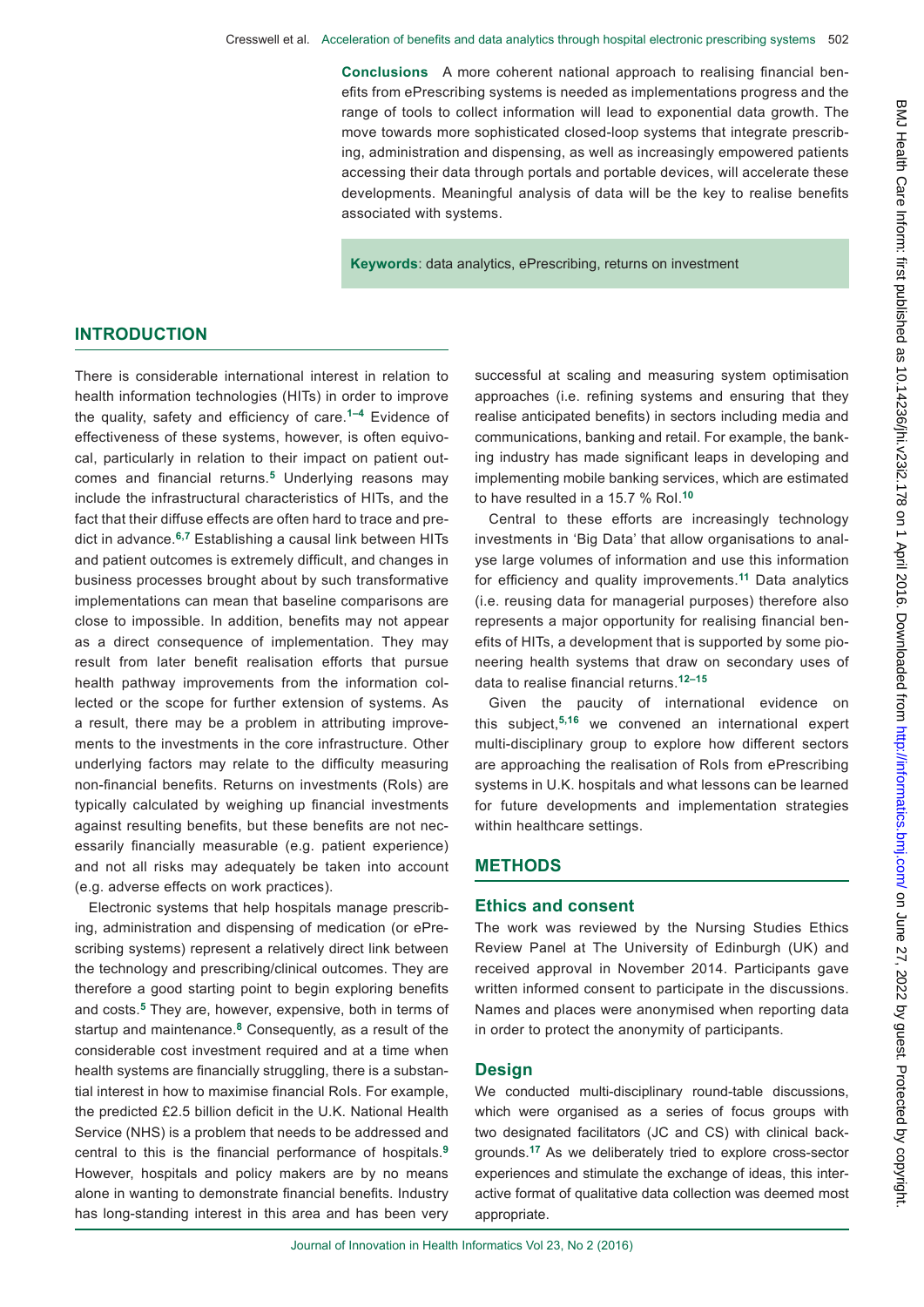## **Sampling and recruitment of participants**

Our sampling strategy was purposeful.**18** As part of related work evaluating the introduction of ePrescribing systems in English hospitals,**3** we have been populating a list of national and international leading figures with experience of, or interest in, implementing/using ePrescribing systems. In line with our aims, we initially divided potential participants into sectors including representatives from policy (with the aim to get insights into current and future policies), healthcare organisations (aiming to draw on their experiences and exploring the practical feasibility of discussed options), academic researchers (drawing on theoretical insights and future work), patients (investigating potential impacts on perceived care and related concerns), and industry (seeking to learn from experiences in other settings). We approached prescribing software companies that either had a significant market share in the U.K. already or were beginning to establish themselves in the U.K. market. The leading organisations were then listed and invitations to the most senior figures were sent out initially (targeting chief executives in the first instance). In some cases (no = 3), our email was then passed on to the organisational representative that was deemed most appropriate. We invited 31 individuals, of whom six did not respond to our invitations. A further four agreed to participate, but did not attend on the day, due to extenuating circumstances.

#### **Setting**

The series of round-table discussions took place at The University of Edinburgh, U.K. in February 2015. The room was set up in boardroom style. One international participant dialled in via Skype.

## **Data collection and handling**

The event was arranged around four topic areas, which were divided into two parts (see Box 1): 1) maximising benefits and RoIs and 2) data analytics. The topic guide was developed jointly by the authors and was sent out to participants for comments before the event, which resulted in minor modifications (mainly relating to more detailed areas of discussion).

| <b>PART 1: Maximising benefits and Rols</b>                                                      |
|--------------------------------------------------------------------------------------------------|
| <b>Topic I:</b> What are the potential Rols from ePrescribing<br>and related systems?            |
| <b>Topic II:</b> How can Rols identified in Topic 1 be accelerated/<br>maximised?                |
| <b>PART 2: Data analytics</b>                                                                    |
| Topic III: Current analytics infrastructure, expertise and<br>approaches                         |
| <b>Topic IV:</b> Looking ahead: future developments in soft-<br>ware, data linkage and analytics |

One facilitator (CS) led the first part of the discussions, whilst the other (JC) led the second part of the discussions. Each session began with a brief introduction of the topic followed by

subsequent dialog by participants. By prompting participants who had not spoken at the end of each topic, facilitators helped to ensure that a range of viewpoints was heard. A coffee break between the two sessions helped participants to more informally exchange experiences and facilitated networking.

We audio-recorded the event and transcribed the recordings verbatim. In addition, a researcher (KC) took field notes on the speakers and the observed dynamics to aid interpretation of results. Audio recordings were transcribed by a professional transcriber, checked for accuracy by a researcher (KC) and uploaded into NVivo10 software for analysis.**<sup>19</sup>**

#### **Data analysis**

Verbal data were initially coded along the four topic areas by KC (the deductive element).**20** As special attention was paid to capturing emerging themes (the inductive element),**20** these were created as the researcher examined the transcripts in more detail to reflect recurring issues in the discussions. Attention was also paid to capturing points relating to different perspectives on the same phenomenon (as a variety of backgrounds represented were an important design feature). Theoretically, we drew on the work surrounding information infrastructures. This helped us to examine the technological dimension surrounding the uses and reuses of digitised health data.**21** Information infrastructures are characterised by distributed linked technologies that support information sharing/analysis on large scales and between settings. They also tend to have a multiplicity of users and uses, which extend beyond those anticipated in initial design. As a result, information infrastructures pose a very different set of technological challenges than more discrete technologies (e.g. in relation to ease of use, integration of systems).

Results of this initial analysis were fed back to the research team and subsequent discussions helped to refine themes and subthemes. This refined set of results was then fed back to attending participants for comments, which lead to minor modifications mainly in relation to the level of detail in subthemes.**<sup>22</sup>**

## **Results**

Twenty-one participants took part in our discussions. These included participants representing a variety of sectors (see Box 2).

| <b>Box 2 Characteristics of participants</b>   |  |  |
|------------------------------------------------|--|--|
| 5 females and 16 males                         |  |  |
| 4 NHS pharmacists                              |  |  |
| 5 prescribing software company representatives |  |  |
| (4 national and 1 international)               |  |  |
| 4 academics                                    |  |  |
| 2 policy representatives                       |  |  |
| 2 industry representatives                     |  |  |
| 1 NHS consultant                               |  |  |
| 1 pharmaceutical company representative        |  |  |
| 1 innovation centre representative             |  |  |
| 1 patient                                      |  |  |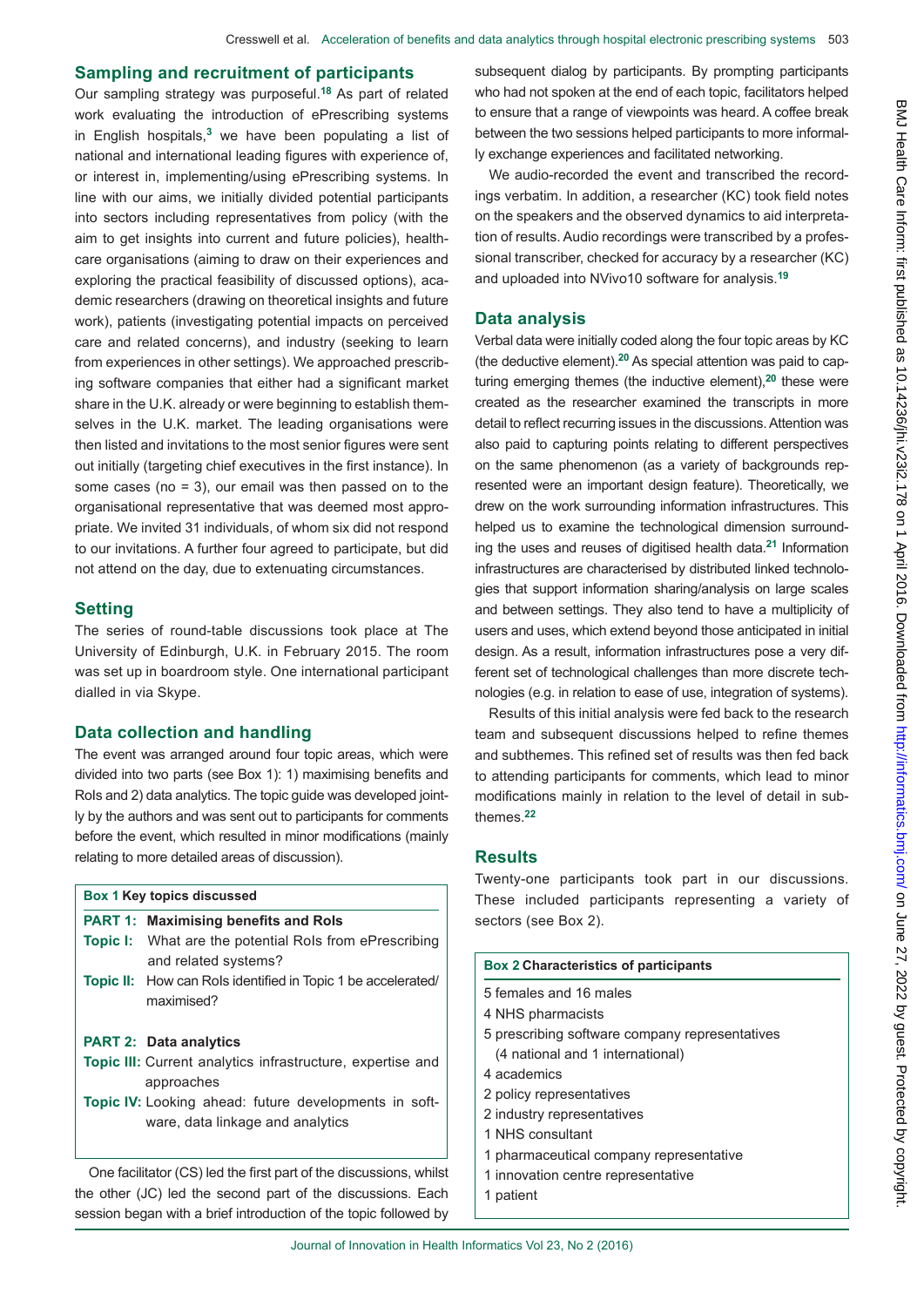The following key themes emerged from these discussions (Box 3):

- Inadequate capability to collect and analyse existing financial data
- Achieving improvements in safety, quality of care and organisational efficiency
- Developing a national data strategy to allow analysis of generalised data
- Looking ahead: capturing and real-time analysis of data to predict care pathways.

These will be examined in detail below.

#### **Box 3 Summary of themes**

## **Inadequate capability to collect and analyse existing financial data**

- Direct financial benefits and efficiency savings are hard to identify and measure
- Anonymisation of data and accessibility
- Insufficient appropriate infrastructure and resources to collect and meaningfully analyse data

# **Achieving improvements in safety, quality of care and organisational efficiency**

- Using ePrescribing systems to improve safety, quality and efficiency
- More efficient capturing and analysis of data by 'doing simple things well'
- Engaging users and organisations through data availability and easy-to-use tools
- Learning lessons

# **Developing a national data strategy to allow analysis of generalised data**

- The difference between specific and generalised data
- A national data strategy with data standards and access arrangements
- A gold standard against which progress can be measured

# **Looking ahead: capturing and real-time analysis of data to predict care pathways**

- Exponential growth in data
- The continuing rise of portable technologies
- Predictive data analytics applied to care pathways including medicines management
- Robust commercial and research partnerships

# **Inadequate capability to collect and analyse existing financial data**

Participants agreed that direct financial benefits and efficiency savings resulting from the introduction of ePrescribing systems were not only hard to identify but also hard to quantify. The underlying difficulty was perceived to be the fact that many observed system benefits were qualitative in nature, such as improvements in value to patients, which resulted in difficulties measuring quantifiable benefits and calculating financial returns. A related issue was that existing financial benefits were not cash releasing, and hence hard to trace.

*'…you struggle with what are the benefits and sometimes, you can see the clinical benefits but…the direct financial benefits are actually very interesting… I'm sure there are endless financial benefits indirectly.'* Participant 12, NHS Pharmacist

Another factor inhibiting meaningful analysis of quantitative evidence and calculation of efficiency savings was an inadequate infrastructure and associated resources for data analytics within the NHS. This not only included financial resources to support system procurement and implementation, but also a lack of data analytics and benefits realisation expertise within hospitals. For example, an inadequate understanding of current processes and attached costs was a frequently mentioned barrier to estimating potential RoIs.

*'…we pay people fixed amounts of money for each procedure they do, so it's kind of important that we understand whether or not that has any relationship with cost, but about 50% of the hospitals are basically clueless, I mean literally clueless as to what the return costs are.'* Participant 7, Industry

Similarly, it was felt that managers within the NHS would put in capital investment for systems and then expect them to deliver, but participants from NHS hospitals that had implemented these systems argued that in reality systems needed to be 'nurtured', in terms of constant refinement and relationships with suppliers, to really deliver benefits. This aspect of longer-term support for system optimisation was often seen to be underestimated and underappreciated in the NHS.

*'…the NHS tends to think of putting in an eHealth system as what I would call 'Wash and Go', you put them in and you walk away and you just don't do that, you have to nurture them.'* Participant 1, NHS Pharmacist

Anonymisation of data and accessibility arrangements were also discussed as important challenges to tracing benefits, as they may inhibit meaningful analysis of inter-organisational data and prevent the NHS from exploiting existing datasets for maximum benefit. A more altruistic sharing of personal data amongst patients was viewed as an important facilitator and being able to trace data back to individual users (e.g. clinicians) and patients was seen as a fundamental pre-requisite to achieving maximum benefits.

*'The biggest challenge that I see in the NHS is ownership of data, if people could actually find who owns the data then actually the [technological] tools are there, you know infinite cloud computing capabilities, machine learning to take insight from your data and give predictive outputs...'* Participant 3, Researcher

# **Achieving improvements in safety, quality of care and organisational efficiency**

Despite the issues outlined above, participants agreed that ePrescrbing systems offered a significant potential for decreasing the costs of care provision. Representatives from some pioneering U.K. institutions present outlined several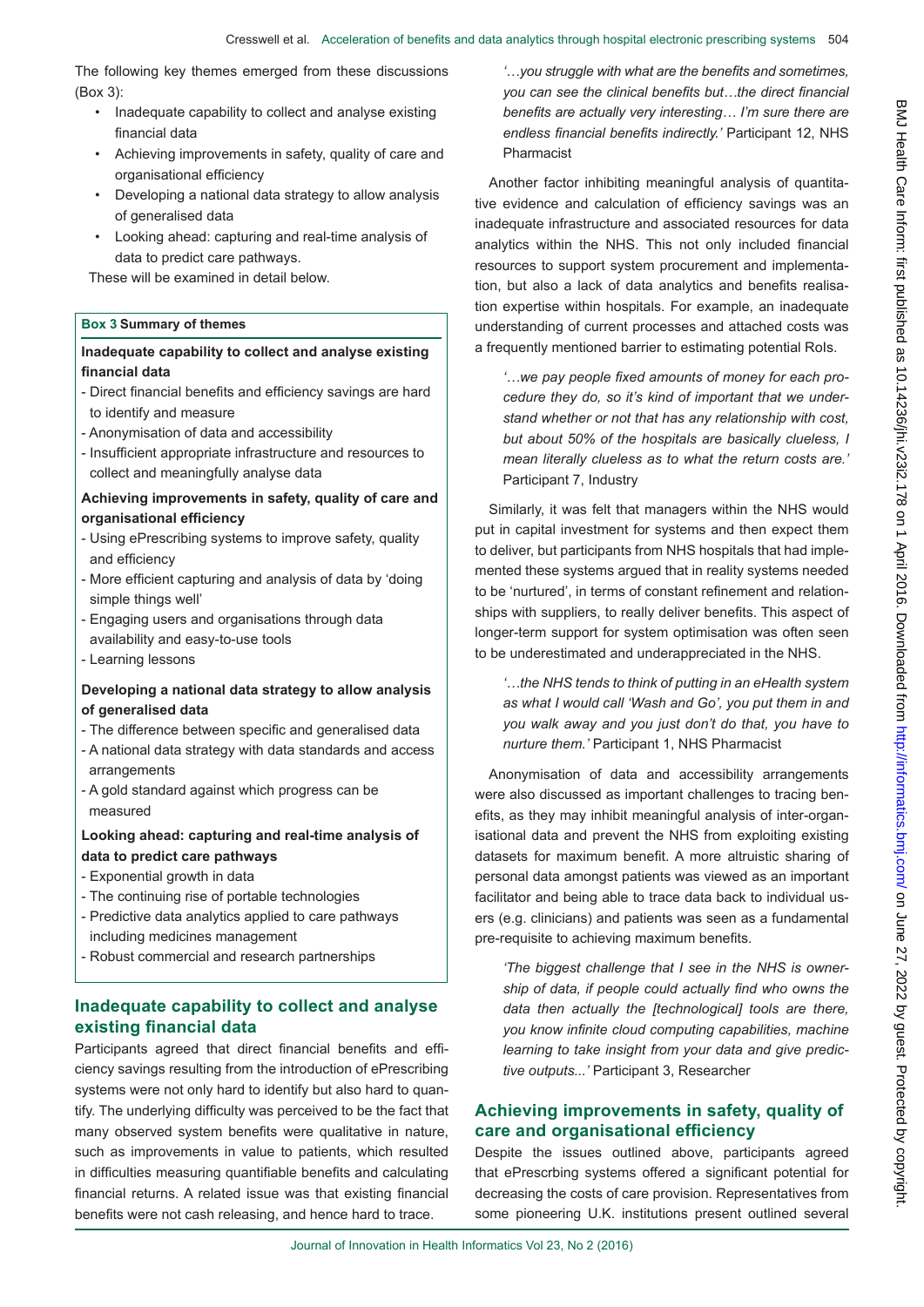categories of benefits, although these were proxies for financial benefits in discreet areas.

These included:

- Clinical benefits: e.g. reduced omitted doses, more medicines given on time, more efficient prescribing through clinical decision support and computerised order entry systems (e.g. formulary switching), reduced prescribing errors, improved legibility, linking medications to clinical pathways, and antimicrobial stewardship
- Operational benefits: e.g. through secondary uses of data surrounding drug usage/expenditure, reduction in waste, quicker discharge process, and time savings for staff
- Managerial benefits: e.g. historical data for quality improvement by reviewing clinical management of patients and creating learning organisations, facilitating audits, and enhanced ability for workforce management.

However, none of these organisations had a closed-loop system (i.e. one that manages, dispenses and administers),**23** which may have prevented them from realising maximum benefits associated with barcode patient identification, integrated patient-specific details, medication administration, and automated dispensing. Such closed-loop approaches are more advanced, more complex and more expensive to implement, as they affect many different areas of organisational functioning.

At an organisational level, participants discussed the necessity to move from these proxies towards measuring more direct financial impacts through more efficient capturing and analysis of data. The best way for implementation teams within the NHS to achieve this was argued to be by 'doing simple things well', that is, by devising tools that facilitate the recording and analysis of data without being too time consuming for users, technologically complex or expensive. A similar argument for simplicity was expressed in relation to measurements of quality, with participants arguing for a need to focus on a limited number of quality indicators when measuring system impacts.

*'The most important thing I remember was: less is more… define very carefully what you want to improve because too much information – nobody will read, nobody will understand.'* Participant 17, Industry

Engaging users (e.g. doctors, nurses and pharmacists), who were arguably instrumental in ensuring data availability and quality, was seen as a central component of an organisational move towards meaningful analysis of data. Incentives were seen to include individual access to data and associated personalised tailored analytic feedback, for example in relation to an individual's clinical performance. This was also seen as a potential means to help bridge the gaps relating to maximising use and differences in perceived benefits between users, management, and data analysts.

Learning optimisation-related lessons from other healthcare organisations and from internal ventures was viewed as an important component on the way towards meaningful analysis of data, in order to direct existing efforts, anticipate benefits and measure these more effectively. However, there was a perceived lack of sharing practice in the NHS, particularly if these were innovative.

# **Developing a national data strategy to allow analysis of generalised data**

Participants highlighted the importance of differentiating between using data for specific and for generalised purposes. Whilst organisational improvements and analysis discussed above were seen as central to realising local organisational benefits, there was also a perceived need to begin approaching the measurement of national returns through larger-scale data analytics and linkage across care settings.

A generalised analytics infrastructure was seen as central to achieving this. Participants argued that this should include a national data strategy with specified data standards, allowing integration of data across settings, and helping suppliers to develop interoperable systems and adequate analytics tools.

*'I think the connecting thing in there is a data map or a data strategy… until we do that from the top down we'll always end up with project based type data.'*  Participant 15, Innovation Centre

As part of a national data strategy, participants also called for the development of a 'gold standard' of organisational processes against which individual organisational progress could be measured. As currently organisational processes vary significantly and are often not well documented, this would benefit organisations in helping to measure local benefits and help to build a more integrated national analytics infrastructure.

*'I think one of the things that I have personally struggled with is, before you can measure return on investment you have to find out what is the ideal way.'* Participant 17, Industry

# **Looking ahead: capturing and real-time analysis of data to predict care pathways**

In the future, an exponential growth in data was expected with a range of clinical users and patients themselves collecting information through increasingly portable technologies. A partnership with commercial companies and academia to analyse these increasing amounts of data was, in light of the lack of resources and expertise within the NHS outlined above, viewed as a viable future option. Some such partnerships existed between the NHS and the pharmaceutical industry, but participants highlighted that there was a significant potential for this to work on larger scales and with other industries.

A representative from the pharmaceutical industry described such a joint venture as follows:

*'…we're providing resource in terms of analytics to actually validate the [NHS] datasets…and that feeds our ability to price our medicines in the future according to indications. So that's why we're doing it…what they*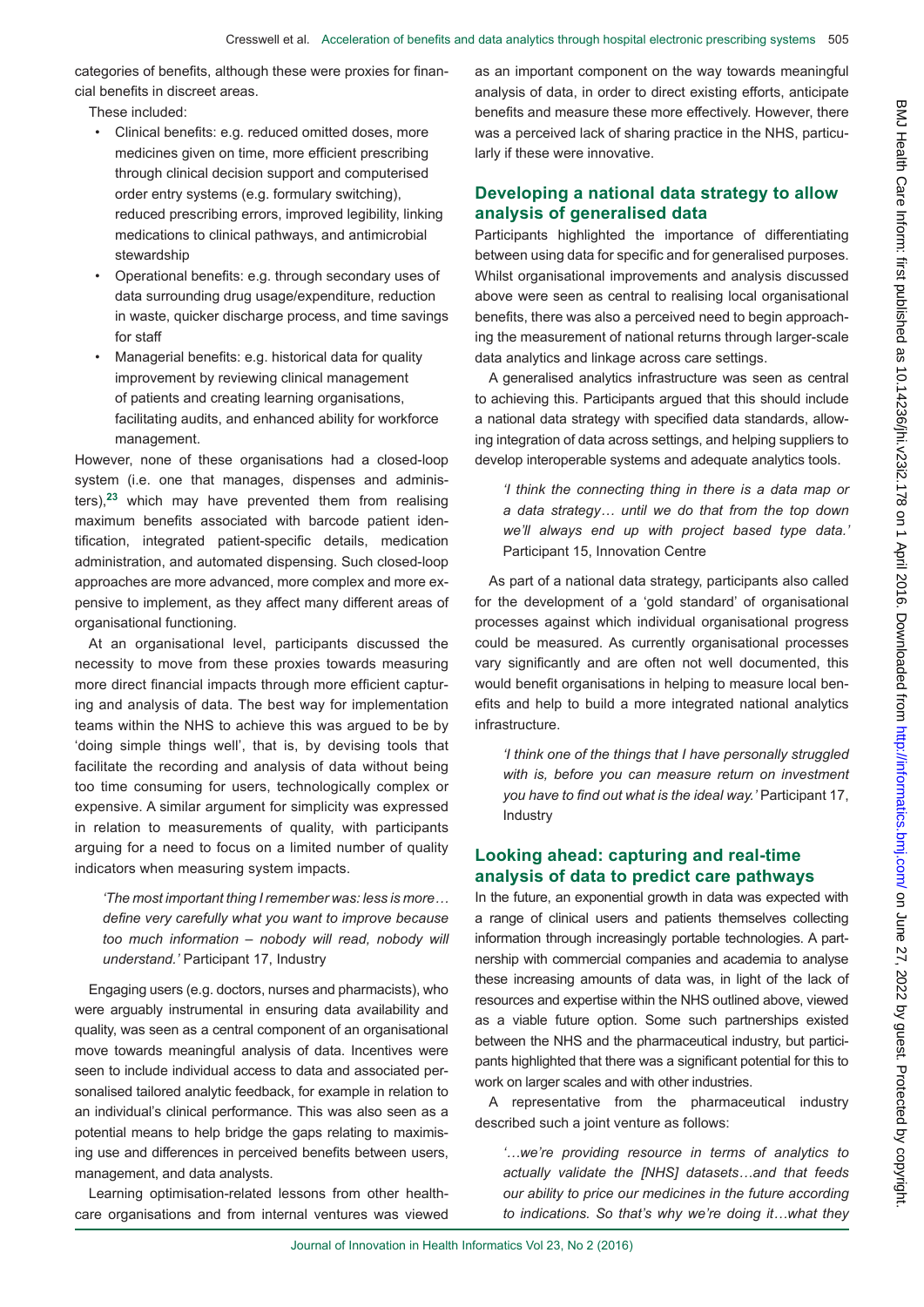*[the NHS] are getting is reports that they want at the Trust level…so we can provide them with bespoke analytics using a resource that we're paying for. That drives up the data quality and it fulfils our need in the future...'* Participant 13, Pharmaceutical Company

Overall, the NHS was seen to be far behind commercial industries in terms of data analytics capability. Contributing to this was the lack of leadership, the difficulty engaging users and the limited resources and expertise discussed above. In addition, participants stated that the NHS often neglected the content or presentation of data (where available), which was perceived to reduce the value of that information. Technological limitations were not perceived to hamper efficient exploitation of data in the NHS.

As some promising future developments resulting from an increasing amount of data, participants referred to recent advances in machine learning and predictive data analytics that could be applied to prescribing. These were seen to potentially involve drawing on algorithms for predictive modelling, particularly in relation to minimising the risk of hospital admission and readmission in those with long-term conditions.

*'As you start to accumulate a set of records about a patient and their health over some time, we have algorithms that can predict what is your health going to look like in five years and what types of choices might you make as a patient that could change what your health looks like in five years.'* Participant 21, Prescribing Software Company

# **Discussion**

There was a general lack of clarity amongst participants as to how financial returns from ePrescribing systems could be realised and measured, although a range of qualitative benefits from systems were reported in hospitals that had already implemented. Data analytics was viewed as an area with significant future potential. Hampering progress in this area was the fact that the NHS lacked appropriate resources and expertise to meaningfully analyse ePrescribing data, but also a lack of central guidance in relation to the collection, aggregation and analysis of localised and generalised datasets.

The range of sectors represented in this work is a clear strength, which was also reflected in the vibrant discussions and the enthusiastic feedback of participants. Participants were highly motivated to attend a discussion of what they perceived to be an important topic. Our results have real policy significance relating to current and future strategies. Nonetheless, there are also some important limitations, including finding the right balance of the number of participants. We aimed at maximum sector representation, but this resulted in a large number of stakeholders being present. Due to the large group, not everyone may have been able to voice all their concerns as they may not have had the chance to contribute. In addition, the facilitators were not trained qualitative researchers, but they did have credibility amongst participants as they are well-known figures

in the area. Other limitations of this work include the relatively small number of participants, which may limit generalisability of findings; the lack of representation from some sectors and professions (e.g. junior doctors, nurses) and the limited time, which may have prevented some of the topics from being explored in sufficient depth. Nevertheless, we have provided important qualitative, experiential data in an emerging field.

A range of policy recommendations emerge from this work, which we have summarised in Box 4. Central to these is the development of a more coherent national data strategy taking into account the use and reuse of data held within systems to help organisations realise benefits and facilitate the collection of national datasets. ePrescribing systems lend themselves well to these deliberations, as they require digital transformations that transcend organisational and professional boundaries. The data collected through ePrescribing systems therefore have a range of potential individual, organisational and national applications.

#### **Box 4 Policy recommendations for the U.K. emerging from this work**

A more coherent national data strategy, facilitating the use and reuse of localised and generalised data

Identify meaningful proxies for measuring RoIs and applying these to a 'gold standard' that is nationally agreed and locally applied

Identifying the range of data that need to be the focus of short-, medium- and longer-term analyses for local and national efforts

Identify future technologies with the highest potential benefits and invest in future developments whilst harnessing the technologies that are already implemented

Deliberate potential risks relating to future uses of localised and generalised data and develop a strategy to mitigate these

As we have seen, participants advocated the development of agreed organisational processes against which individual organisational progress could be measured. Some of this work has already begun through the efforts of analytics companies such as the Health Information and Management Systems Society. This is a not-for-profit organisation that measures hospitals' progress towards achieving a 'gold standard' of HIT implementation, commonly conceptualised as healthcare organisations drawing on electronic data to improve safety, quality and organisational efficiency.**24** In relation to ePrescribing, this gold standard would consist of a closed-loop system that would allow effective secondary uses of data to improve performance, advanced refinement of decision support tools through integration with clinical notes, and increased automation resulting in less need for human involvement (e.g. in relation to dispensing). However, although some local hospitals draw on this work, there is to date no central guidance on incorporating such achieve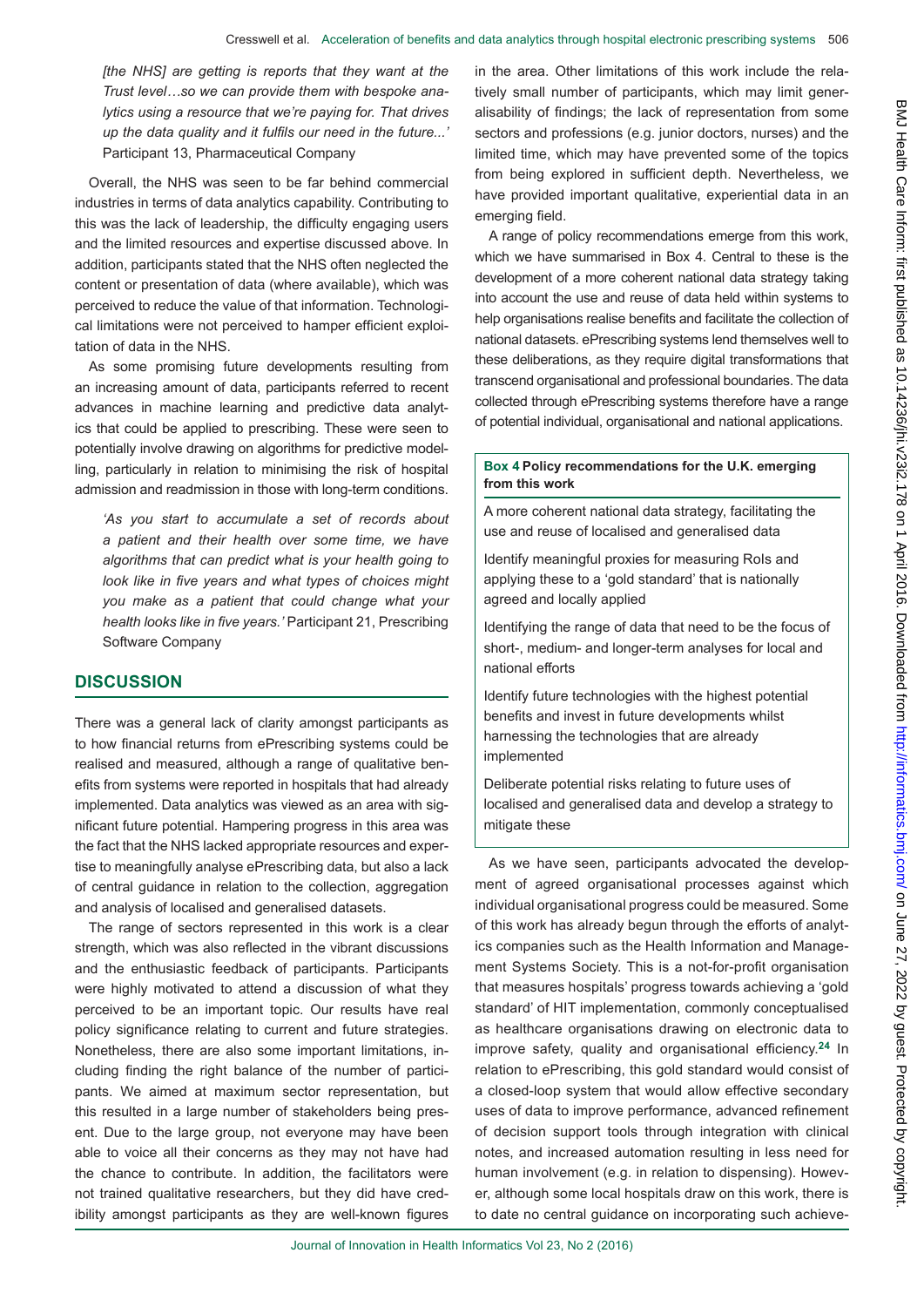ments in the U.K. This stays in stark contrast to U.S. policy, where, due to the different health system and financial arrangements, achieving this level of integration is a central aim of governmental efforts.**<sup>1</sup>**

It is also important that any future strategy is cognisant of the exponential growth of data and increasing number of devices to collect these data. ePrescribing systems generate data collected by a range of professions (doctors, nurses, pharmacists and allied health professions) through a number of means, including handheld devices, desktops and computers on wheels. A data strategy will need to consider what range of data should be the focus of short-, mediumand longer-term analyses, as organisations may get overwhelmed by the sheer amount of possibilities available and are likely to have limited resources. ePrescribing analytics priorities may, for instance, involve important issues surrounding antimicrobial stewardship, which is now high on local and national agendas and has the potential to affect a range of professional and organisational behaviours.**25** Such a work will also have to involve considering the related issue of local and national data analysis resources. New career pathways (e.g. specialist training) will have to be developed to promote data analytics expertise within the NHS and a discussion surrounding the potential exploitation of collected data through third parties (such as pharmaceutical companies) is an area rife for discussion.

Participants have alluded to the exciting opportunities presented through the ever-growing range of technologies. Whilst important to harvest new prospects (such as, for example, the role of artificial intelligence to diagnose disease, which has been shown to outperform humans in patient outcomes and cost),<sup>26</sup> it is also important to concentrate on optimising existing technologies. This is particularly true in light of the findings that socio-economic returns from complex health technologies are likely to take a long time to materialise.**27** Any future strategy will have to take these long timelines into account and should aim to develop meaningful measurements of potential RoIs, drawing on existing international expertise. ePrescribing systems are just at the beginning of the optimisation journey, which is likely to be an ongoing venture.**<sup>28</sup>**

Our participants outlined several categories of benefits, but these were proxies for financial benefits in discreet areas. Similar issues measuring direct financial impacts are faced by the international community, where financial returns may be discovered (possibly as a result of better data availability), but measured through proxies such as prescribing and medication guidance provided by the system, improved compliance to guidelines, better legibility, time savings of healthcare professionals, and prevention of adverse drug events.**29,30**

The work surrounding information infrastructures, which draws on other industries, can help us to understand the challenges surrounding potential future scenarios of ePrescribing systems in more detail. These may include the standardisation of data formats, considerations surrounding access methods, implications for users when navigating additional interfaces that connect systems for aggregating data, aligning different long-term goals between stakeholders to achieve sustainability, devising security systems, and legal implications, and intellectual property considerations (e.g. surrounding locally developed analysis methods and systems). As has previously been argued, these aspects need to be taken into account when considering how data are exchanged on large scales, as they can hinder effective sharing and analysis.**<sup>21</sup>** For example, as our participants have argued, discussions surrounding anonymity do not feature in commercial discussions surrounding 'Big Data', but anonymity and security represents a real ethical problem for healthcare systems. We therefore need to view healthcare systems (including ePrescribing) as potentially even more complex information infrastructures than those already in place in other sectors. Similarly, management of information infrastructures needs to take into account a wider range of considerations than in some other sectors. These may, for instance, relate to longterm developments and formats of information. ePrescribing systems will generate data over long periods of time and are likely to be replaced with new technologies.**31** As a result, they will generate data in different formats that will need to be integrated.

# **CONCLUSIONS**

This work is an important starting point relating to considerations surrounding the realisation of financial returns from ePrescribing systems and data analytics. The range of stakeholders and motivations represented has contributed towards developing a comprehensive perspective.

Although explored in the context of a publicly funded health service, there are also some transferable lessons for privatised systems, particularly surrounding the management of increasingly complex information infrastructures. Financial benefits can be accelerated if data are aggregated across settings and this remains an international challenge, particularly in privatised health systems where incentives for largerscale aggregation are often limited for individual providers. The issue will become more pressing with time, as we collect increasing amounts of electronic data with a growing range of devices. The need to justify expenditures will remain as pressures on health systems are likely to increase.

# **Acknowledgements**

We gratefully acknowledge the input from all participants. We also gratefully acknowledge the input of Rosemary Porteous (RP), who transcribed the discussions. The members of the programme team are: Dr Ann Robertson, Prof Jill Schofield, Prof David Bates, Dr Zoe Morrison, Mr Alan Girling, Mr Antony Chuter, Dr Laurence Blake, Prof Anthony Avery, Prof Richard Lilford, Dr Sarah Slight, Dr Behnaz Schofield, Ms Sonal Shah, Ms Ndeshi Salema, Mr Sam Watson, Dr Lisa Lee, Dr Hajar Mozaffar and Dr Lucy McCloughan. We also specifically thank Professor Robin Williams for his thoughtful input.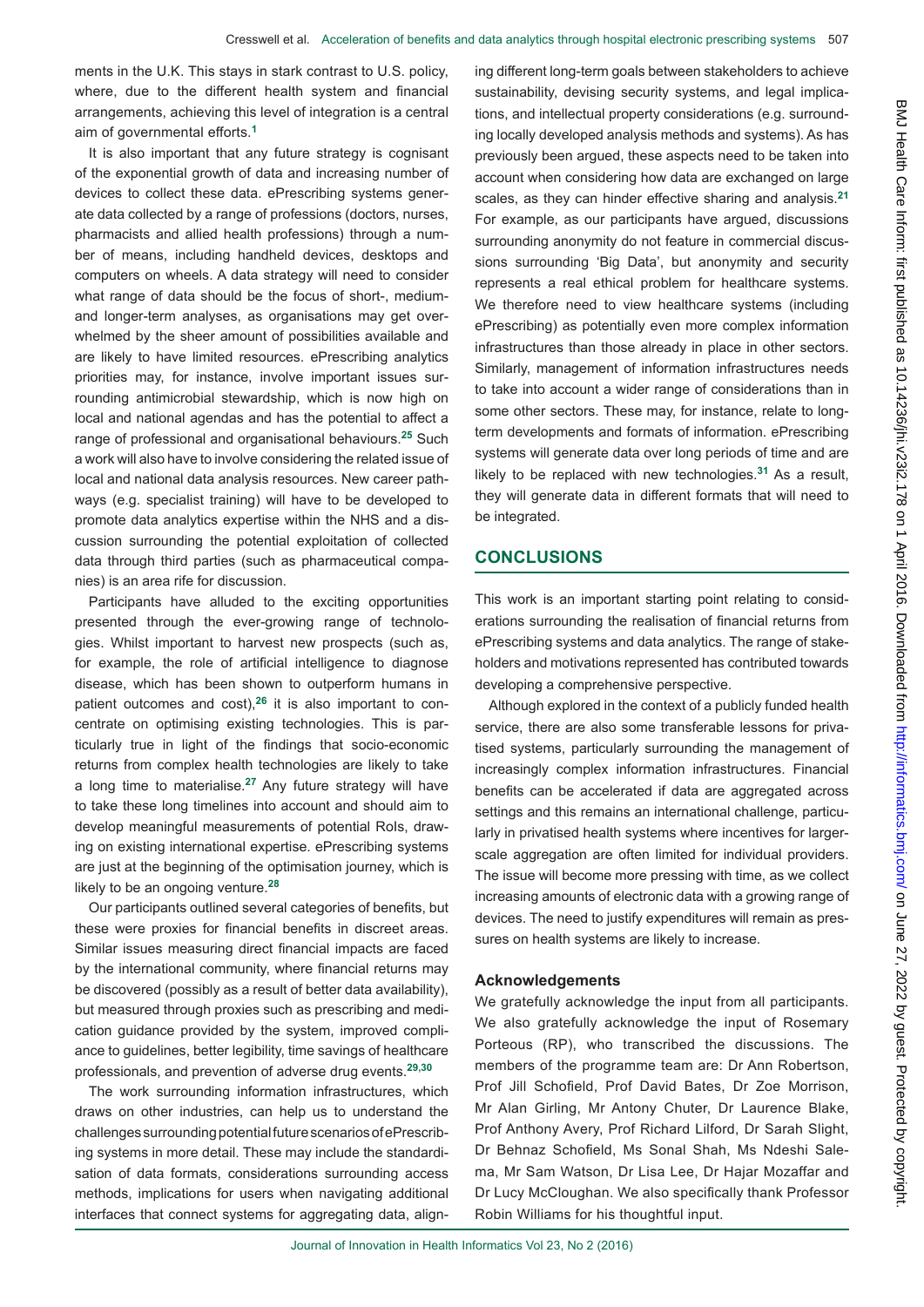#### **Competing interests**

All authors declare that they have no competing interests.

#### **Funding**

This article has drawn on a programme of independent research funded by the National Institute for Health

# **REFERENCES**

- **1.** Blumenthal D and Tavenner M. The "Meaningful Use" regulation for electronic health records. *The New England Journal of Medicine* 2010;363:501–504. http://dx.doi.org/10.1056/NEJMp1006114. PMid:20647183.
- **2.** NHS England. The Integrated Digital Care Technology Fund. Available from: http://www.england.nhs.uk/ourwork/tsd/sst/ tech-fund/. Accessed on 05 May 2015.
- **3.** Cresswell K, Coleman J and Slee A et al. Investigating and learning lessons from early experiences of implementing ePrescribing systems into NHS hospitals: a questionnaire study. *Public Library of Science One* 2013;8:e53369.
- **4.** The Office of the National Coordinator for Health Information Technology Office of the Secretary. Update on the adoption of health information technology and related efforts to facilitate the electronic use and exchange of health information. The Office of the National Coordinator for Health Information Technology Office of the Secretary, U.S. Department of Health and Human Services. Available from: http://www.healthit.gov/sites/default/ files/rtc\_adoption\_and\_exchange9302014.pdf. Accessed on 05 May 2015.
- **5.** Black A, Car J and Pagliari C, Anandan C, Cresswell K and Bokun T et al. The Impact of eHealth on the quality and safety of health care: a systematic overview. *Public Library of Science Medicine* 2011;8:e1000387.
- **6.** Lilford RJ, Chilton PJ, Hemming K, Girling AJ, Taylor CA and Barach P. Evaluating policy and service interventions: framework to guide selection and interpretation of study end points. *British Medical Journal* 2010;341:c4413.
- **7.** Bergmo TS. Can economic evaluation in telemedicine be trusted? A systematic review of the literature. *Cost Effectiveness and Resource Allocation* 2010;24:7–18.
- **8.** Field TS, Rochon P, Lee M, Gavendo L, Subramanian S and Hoover S et al. Costs associated with developing and implementing a computerized clinical decision support system for medication dosing for patients with renal insufficiency in the long-term care setting. *Journal of the American Medical Informatics* 2008;15:466. http://dx.doi.org/10.1197/jamia.m2589.
- **9.** The Guardian. NHS deficit could hit £2.5bn this year, warns top health chief. Available from: http://www.theguardian.com/society/2015/mar/19/nhs-deficit-crisis-bailout-warns-top-healthchief. Accessed on 05 May 2015.
- **10.** American Banker. What's the ROI of mobile banking? 15.7%, Forrester says. Available from: http://www.americanbanker. com/bulletins/-1037534-1.html. Accessed on 05 May 2015.
- **11.** Gartner. Gartner survey reveals that 64 percent of organizations have invested or plan to invest in Big Data in 2013. Available from: http://www.gartner.com/newsroom/id/2593815. Accessed on 05 May 2015.
- **12.** Gartner. Available from: http://www.gartner.com/technology/ home.jsp. Accessed on 05 May 2015.
- **13.** Kaiser Permanente. Available from: https://healthy.kaiserpermanente.org/html/kaiser/index.shtml. Accessed on 05 May 2015.

Research (NIHR) under its Programme Grants for Applied Research scheme (RP-PG-1209-10099), and the Edinburgh & Lothians Health Foundation (ELHF, ref 53-107). The views expressed are those of the author(s) and not necessarily those of the NHS, the NIHR, the ELHF or the Department of Health.

- **14.** Geisinger Health System. Available from: http://www.geisinger. org. Accessed on 05 May 2015.
- **15.** University Hospitals Birmingham. Quality and Outcomes Research Unit. Available from: http://www.uhb.nhs.uk/quoru. htm. Accessed on 05 May 2015.
- **16.** Chaudhry B, Wang J, Wu S, Maglione M, Mojica W and Roth E et al. Systematic review: impact of health information technology on quality, efficiency, and costs of medical care. *Annals of Internal Medicine* 2006;144:742–752. http:// dx.doi.org/10.7326/0003-4819-144-10-200605160-00125. PMid:16702590.
- **17.** Kitzinger J. Qualitative research: introducing focus groups. *British Medical Journal* 1995;311:299–302. http://dx.doi.org/10.1136/ bmj.311.7000.299. PMid:7633241 PMCid:PMC2550365.
- **18.** Patton M. *Qualitative Research*. John Wiley & Sons, Ltd: New Jersey, United States, 2005.
- **19.** QSR International. NVivo 10 for Windows. Available from: http:// www.qsrinternational.com/products\_nvivo.aspx. Accessed on 05 May 2015.
- **20.** Pope C, Ziebland S and Mays N. Qualitative research in health care: analysing qualitative data. *British Medical Journal* 2000;320(7227):114. http://dx.doi.org/10.1136/bmj.320.7227.114. PMid:10625273 PMCid:PMC1117368.
- **21.** Edwards PN, Bowker GC, Jackson SJ and Williams R. Introduction: an agenda for infrastructure studies. *Special Issue on e-Infrastructure of the Journal of the Association for Information Systems* 2009;10:364–374.
- **22.** Creswell JW and Miller DL. Determining validity in qualitative inquiry. Theory into practice 2000;39:124-130. http://dx.doi. org/10.1207/s15430421tip3903\_2.
- **23.** Franklin BD, O'Grady K, Donyai P, Jacklin A and Barber N. The impact of a closed-loop electronic prescribing and administration system on prescribing errors, administration errors and staff time: a before-and-after study. *Quality and Safety in Health Care* 2007;16:279–284. http://dx.doi.org/10.1136/qshc.2006.019497. PMid:17693676 PMCid:PMC2464943.
- **24.** HIMSS Analytics. Available from: http://himssanalytics.org/provider-solutions. Accessed on 05 May 2015.
- **25.** Cresswell K, Mozaffar H, Shah S and Sheikh A. A systematic assessment of approaches to promoting the appropriate use of antibiotics through hospital electronic prescribing systems. *International Journal of Pharmacy Practice* (in press).
- **26.** Bennett CC and Hauser K. Artificial intelligence framework for simulating clinical decision making: a markov decision process approach*. Artificial Intelligence in Medicine* 2013;57:9–19. http://dx.doi.org/10.1016/j.artmed.2012.12.003. PMid:23287490.
- **27.** EHR Impact. Interoperable eHealth is worth it. Available from: http://www.ehr-impact.eu/downloads/documents/ehr\_impact\_ study final.pdf. Accessed on 05 May 2015.
- **28.** Cresswell K, Bates DW and Sheikh A. Ten Key Considerations for the Successful Optimization of Large-scale Health Information Technology. *Journal of the American Medical Informatics Association* (in press).